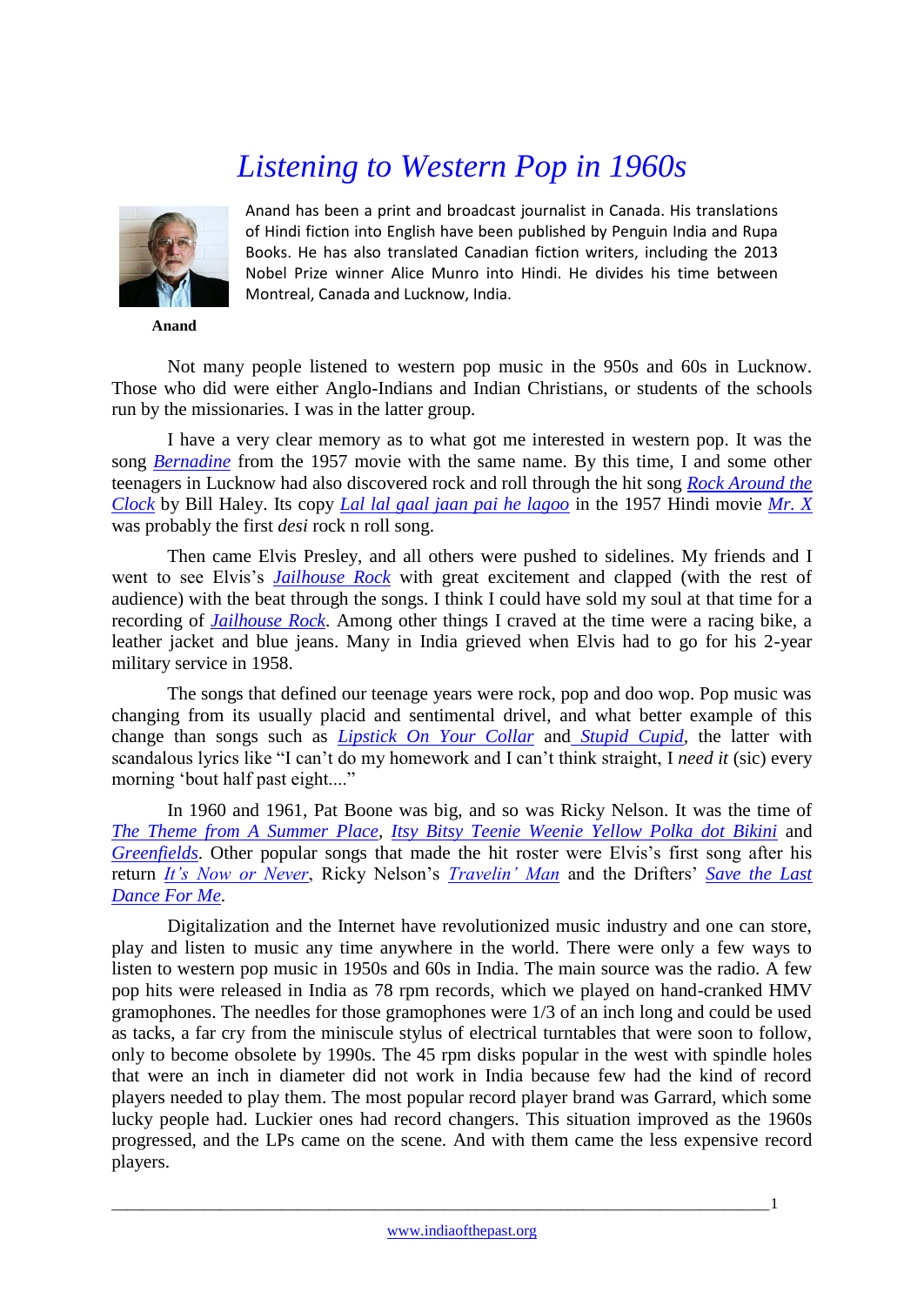Information about Hollywood, show business and music came through movies and cine magazines. My favourite was *Movieland and TV Time*. Male actors mostly sported the shiny, ducktail haircuts; the one that Elvis had was a good example. It was cool to comb your hair frequently. We knew and could recognize actors and singers who were in the movies, but we knew little about those in TV shows like *Bonanza* and *77 Sunset Strip*. There was no TV in India till the 1980s.

Another way to get western pop music was to ask a relative or friend abroad to send you the records or bring them for you when that relative came on visit to India. But the number of Indians living in the West or those visiting foreign countries was a fraction of what it is in 2014. Therefore, music and records through this source were few and far between.

As in Hindi, the English service of Radio Ceylon played western pop hit songs. The best and the best-known show was the Binaca Hit Parade. Binaca Geet Mala in Hindi may have been the more popular radio show, but the English version had preceded it.

There was another reason besides the hit songs to listen to the Binaca Hit Parade. There was a prize of 100 rupees for the listener who could correctly predict the sequence in which the hits would be played next week. If there were more winners than one, the jackpot was split among them. I used to send postcards (only postcards were accepted) in my name and in the names of family members. No one but me listened to the hit parade in my family. I did not tell anyone about me sending the postcards.

Once the postcard I had sent in the name of my sister Kiran Yashpal hit the jackpot along with two others, and won 33 rupees and 33 paisas. The guy who presented the songs on radio had a hard time pronouncing her name; the winners usually had names like DeSouza and Perriera. He could have been the legendary Gred Roskowski. My sister was flabbergasted when she began to receive phone calls from her friends: "Hey, I didn't know you listened to Binaca Hit Parade." "Congratulations on winning the jackpot."

I kept the prize money. For many years afterwards, the story of my winning the jackpot was often told to show how smart I was.

1961 was also marked by the release of Chubby Checker's hit *[The Twist,](http://www.youtube.com/watch?v=xbK0C9AYMd8)* which introduced western pop to people hitherto indifferent to this kind of music*.* It was not so much the song as the dance it engendered that brought a minor social change in the music and dance scene in Lucknow. Ballroom dancing up to then was confined to a small section of people. One had to know the dance steps and follow the rhythm and the beat of the music.

With the Twist, everyone could do the dance without having to learn it; just twist your bottom to one side then the other and keep on repeating the movement. It solved the problem of having to find a partner to dance with. Twist could be done alone, without touching another person. Both these factors played a part in the popularity of the dance in Lucknow.

Lucknow University was the first time 99 per cent of its students had had their first experience of 'co-education' – male and female students attending the same college at the same time. This proximity to those creatures of fantasy called girls could be a thrill for boys, in particular for those from the countryside.

With the thrill came the desire to make an impression on girls. In 1963 no students' show was complete without a few of them doing the Twist. The song of choice was the theme song from the 1961 movie *[Come September](http://www.youtube.com/watch?v=M6ymry70v2Y)* with Rock Hudson, Gina Lollobrigida and teenage heartthrobs Sandra Dee and Bobby Darin. You heard this everywhere in those days at social events; brass bands leading the bridal procession played it; students out on a picnic danced to the tune.